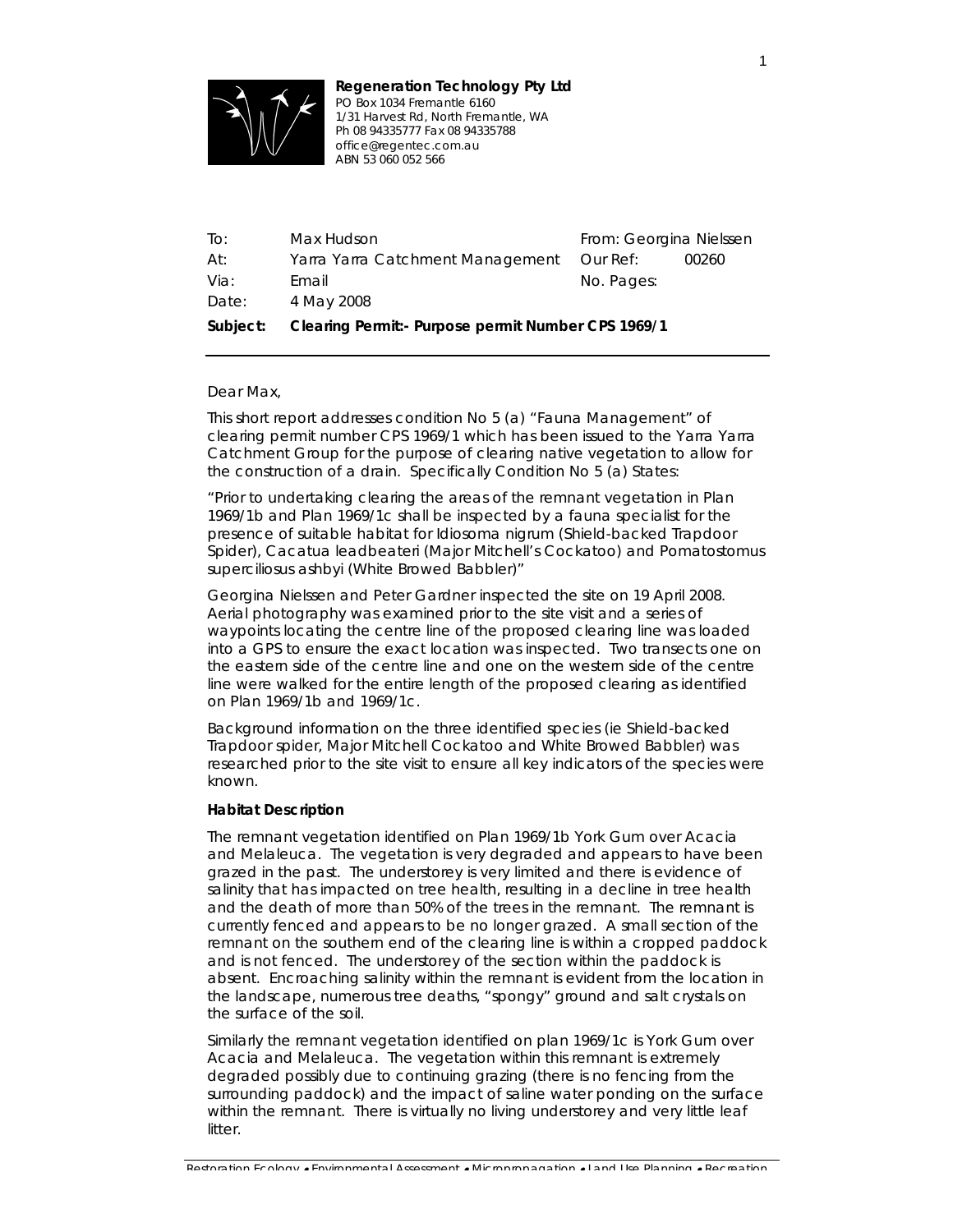## *Habitat*

#### *Shield Back Trapdoor Spider*

Leaf litter, where it was present, beneath all trees within the clearing line was examined for the presence of spider borrows with radiating twig lines attached. The limited amount of leaf litter present on the site made it possible to thoroughly survey all possible habitat sites within the clearing line. No burrows were identified during this survey indicating it is unlikely that the Shield-back Trapdoor spider is present within either of the remnants identified on Plans 1969/b or 1969/c. Communication with Professor York Main (pers com) suggested that while the remnant York Gum and Acacia is typical habitat for Shield-back Trapdoor spider it is unlikely this species would be present in degraded salt affected vegetation. Advice from Professor York Main is that the trap door spider burrows are obvious in the litter due to the radiating arrangement of leaf litter from the burrows and it is unlikely if they were present for the burrows to be missed if the litter was search specifically for the burrows.

#### *Major Mitchell Cockatoo*

No Major Mitchell Cockatoos were seen or heard in either of the remnants (Plans 1969/1b or 1969/1c). No Major Mitchell's were noted at all along the travel routes to or from the site. Major Mitchells have a varied diet of seeds nectar and insects. Within the remnants present on Plans 1969/1b and1969/1c the vegetation is very degraded offering little by the way of native seeds to support this species. Populations of Major Mitchell's in this area most likely to rely on the seasonal wheat harvest for much of their diet and are often present near wheat storage facilities in the area. The consultant (Georgina Nielssen) has seen them previously north of the site in flocks near Perenjori during harvest time most likely taking advantage of grain spill near the wheat bin.

There are numerous dead and dying mature York Gum trees which have dead branches and tree hollows that may be suitable habitat for nesting Major Mitchell Cockatoos, however given the limited availability of fresh water, and food source other than seasonal wheat it is unlikely the tree hollows in the remnants identified on Plans 1969/1b and1969/1c would provide preferred or suitable breeding habitat for this species. Additionally there are numerous dead and dying trees outside of the clearing line for the drain within the remnants that have the same habitat potential as the trees within the clearing line.

# *White Browed Babbler*

No White Browed Babbler were seen or heard in either of the remnants (Plans 1969/1b or 1969/1c). The White Browed Babbler is a busy and verbal species, which are readily seen or heard if present. Three nests were located in the low growing Acacia and Melaleuca species on Plan 1969/1b, which may have belonged to the White Browed Babblers. Each nest was inspected and it was determined that the nests may have belonged to a number of small bird species identified as being present on the site. All of the inspected nests were abandoned at the time of the site visit. It is likely the nests identified in this remnant were used during the last years breeding season and have since been abandoned as the young birds have fledged.

### *Conclusion*

The remnant vegetation on both Plan 1969/1b and 1969/1c is in very poor condition and is unlikely to be able to support populations of any of the three fauna species of interest identified by the DEC.

Advice from Professor Barbara York Main from University of Western Australia is that given the poor vegetation and soil quality due to encroaching salinity in